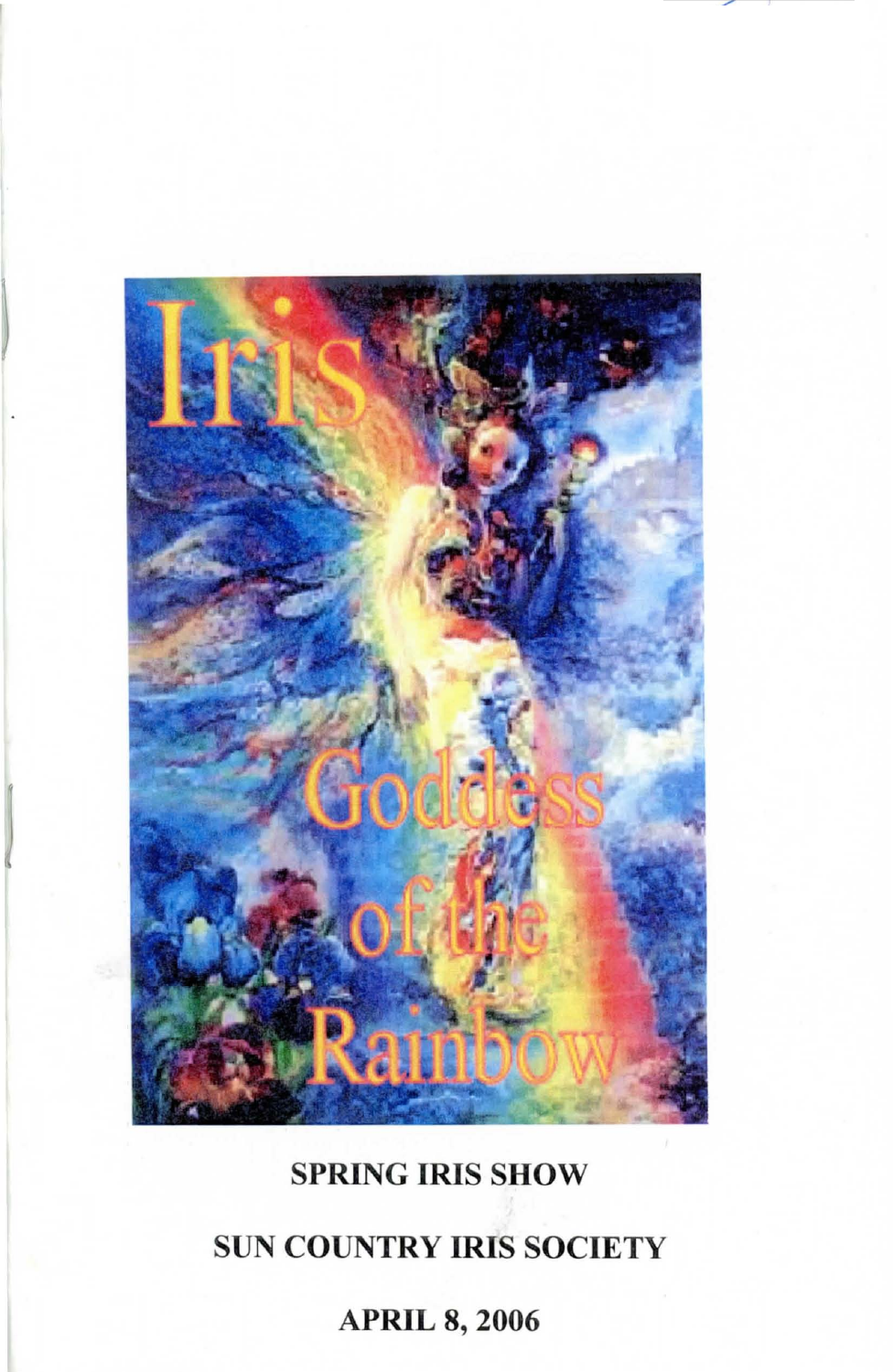#### SUN COUNTRY IRIS SOCIETY

An affiliate of the American Iris Society

#### WELCOME

Welcome to Sun Country Iris Society's 36th Spring Iris Show! This year's theme is "Iris - Goddess of the Rainbow". Our horticulture and artistic divisions will enlighten you to the many varieties and types of iris that thrive in our desert climate. We hope you will enjoy the artistic interpretations of our flower arrangements.

This competition is open to the public. We appreciate the Valley Garden Center for the use of their facility and for all their hospitality and support. We are pleased to present this show to the members of the Valley Garden Center Club and Plant Societies and to the general public for their enjoyment.

#### Ardi Kary, 2006 Show Co-Chairmen

ś.

To learn more about Sun Country Iris Society, you are invited to visit our meetings. Our meetings are held the first Tuesday of the month, 7:00 pm at

> The Valley Garden Center 1809 North 15th Avenue Phoenix, Arizona

For more information about membership in our club, call AI Sturgeon 602-993-9253 or log on to www.suncountryiris.org

### SUN COUNTRY IRIS SOCIETY

An affiliate of the American Iris Society

Presents Our 36th Annual Spring Iris Show

### **IRIS -Goddess of the Rainbow**

Valley Garden Center  $1809$  N.  $15<sup>th</sup>$  Avenue Phoenix, Arizona 85007

April 8<sup>th</sup>, 2006

Free Exhibit to the Public Saturday, 12:00 pm to 4:30 pm

This is an American Iris Society sanctioned show, conducted according to AIS rules and regulations, and judged according to AIS rules. The show committee will endeavor to protect all exhibits but cannot be responsible for the loss or damage to the exhibitor's property.

#### INDEX

General Rules Entry Tag Information Horticulture Division Seedling Division Youth Division Educational Division Commercial Display Division AIS Awards SCIS Awards Premium Award Contributors Gift Certificates Membership Information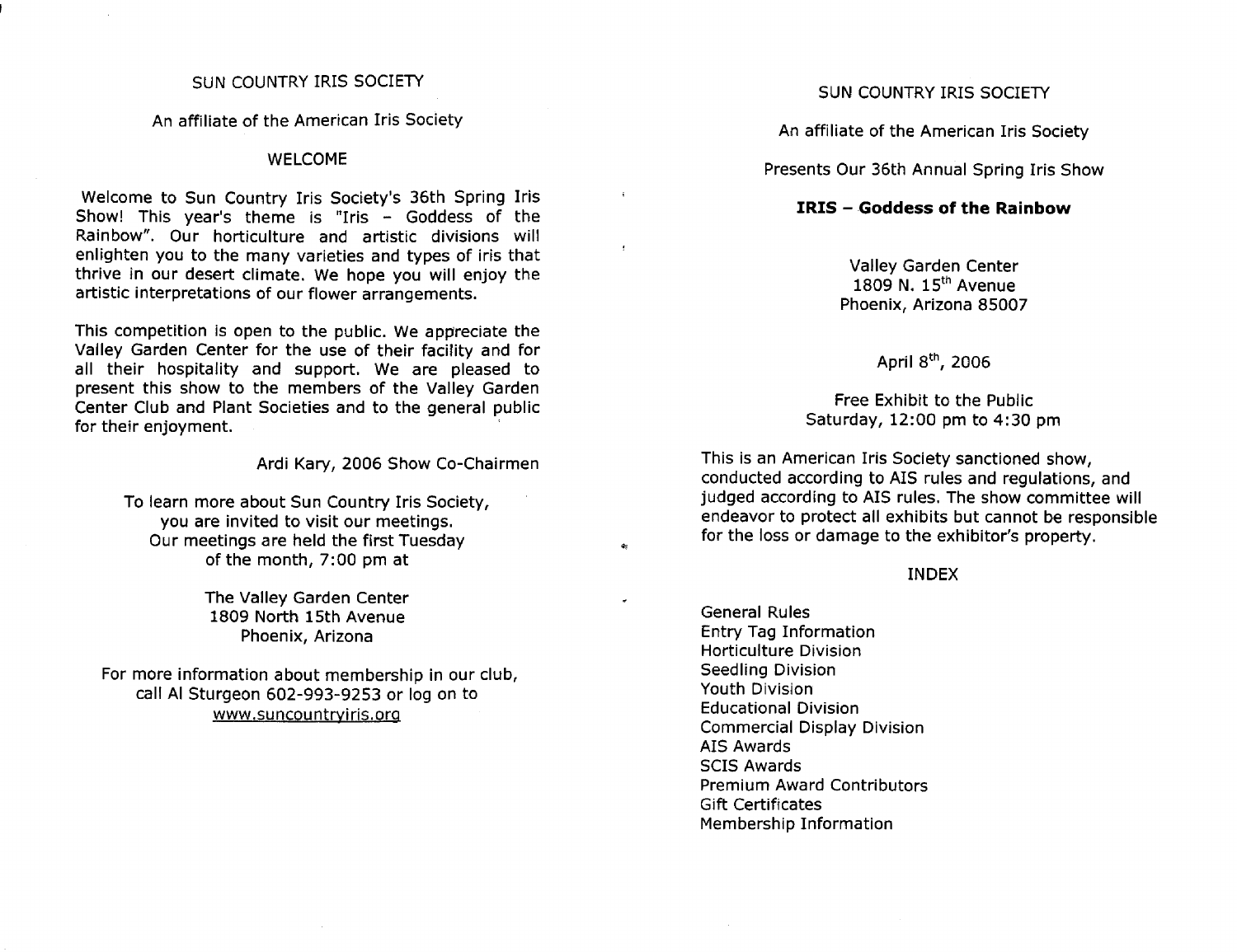Chairman: Ardi Kary

Co-Chairmen: Francelle Edwards and Hall Bradshaw Secretary/AIS Awards: AI Sturgeon SCIS Awards: Jack Weber Show Schedule: Ardi Kary . Staging/Set-up/Properties: Hall Bradshaw Entry and Placement: Francelle Edwards Classification: Show Committee Judges: Jack Weber Clerks: Show Committee Hospitality: Kathy Sturgeon Publicity: Show Committee Artistic Concepts: Show Committee Clean-up: Sun Country Iris Society Members

> The Sun Country Iris Society Show Awards Presentation Will be May 2nd, 2006 7: OOpm

At the Valley Garden Center 1809 North 15th Avenue Phoenix Arizona

# SUN COUNTRY OFFICERS - 2006

President: Ardi Kary Vice President: Jack Weber Secretary: Kathy Sturgeon Treasurer: AI Sturgeon Director: Francelle Edwards Director: Lynn Eide Director: Bill Maynard

#### GENERAL SHOW RULES

v.

 $\pmb{\delta}$ 

 $\mathbf{q}_{\mathbf{M}}$ 

 $\mathcal{P}$ 

General Rules apply to all divisions. For specific information pertaining to your entry, see Special Rules for that Division.

1. Exhibition privileges are open to all persons without charge.

2. Entries accepted 7:00 am - 9:30 am, April  $8<sup>th</sup>$ , 2006. Late entries accepted for display only.

3. Entries must be clearly, correctly, and completely identified and entered in the proper division, section and group/class, to be judged.

4. No judge may judge in a section where the judge or a member of the judge's family has an entry.

5. Judging will begin at 10:00am, April  $8<sup>th</sup>$ , 2006. Only judges, designated apprentices, show Chairpersons, and clerks are permitted in the exhibition area during judging. 6. Judging will be done in accordance to AIS rules. Any award, either AIS or SCIS, may be withheld at the judges' discretion if no worthy specimen is available. Decisions of the judges are final.

7. Official AIS rules and regulations cannot be violated.

8. Exhibits and ribbons must remain on display until 4:30pm, April  $8<sup>th</sup>$ , 2006. All entries must be removed by 5:00pm on that date.

AIS Entry Tags, Exhibitor Numbers and Forms will be available at the April 4th Sun Country Iris Society general meeting and at the show location on April  $8<sup>th</sup>$  from 7:00am to 9:30am.

Please print in blue or black ink only. Complete both portions of each tag, following the Show Schedule outline.

Group refers to horticultural entries.

Class refers to artistic entries.

Variety refers to the name of the iris or the title of an artistic entry.

Entry No. is the Exhibitor Number assigned by Show Secretary.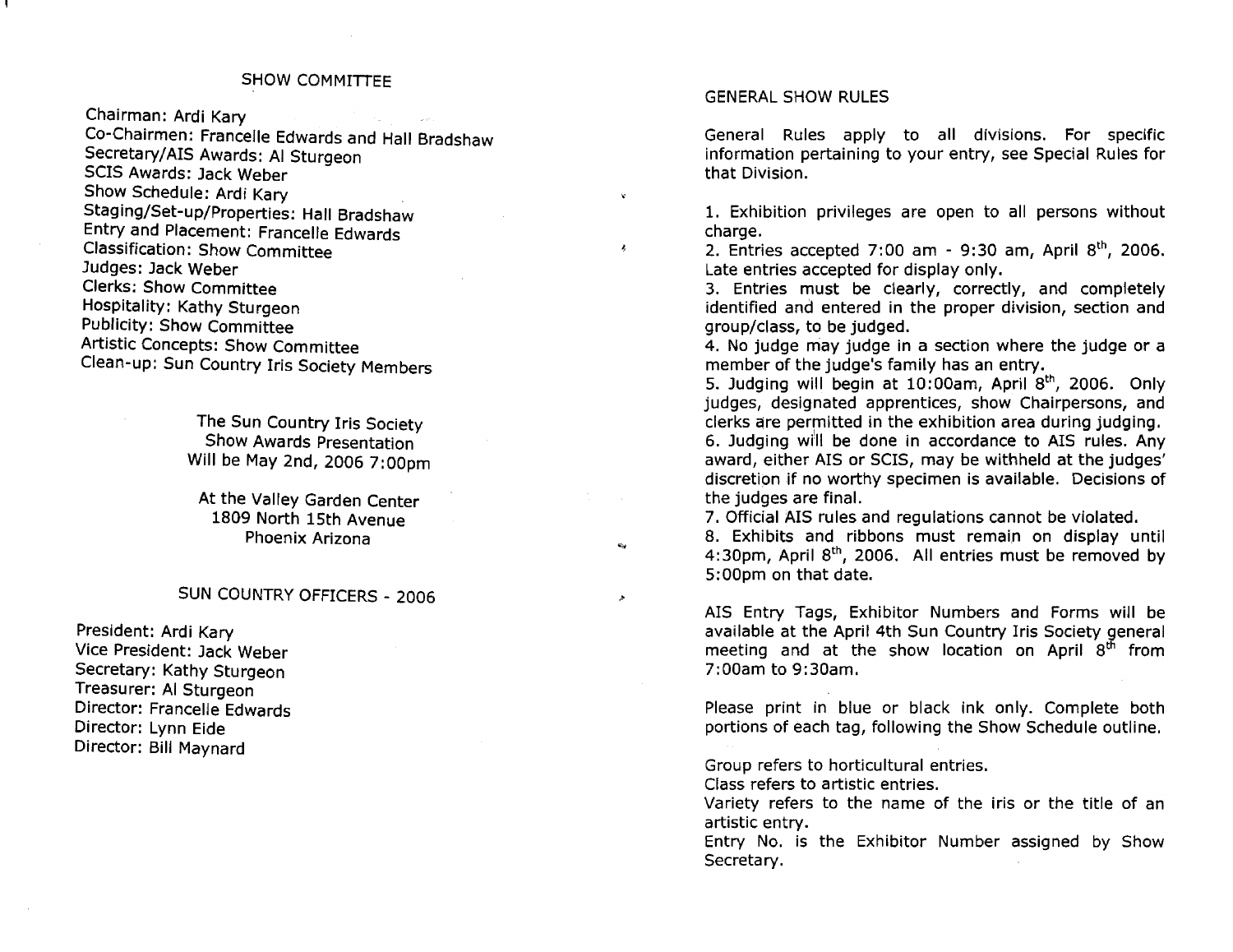#### DIVISION I - HORTICULTURE

While the Scale of Points varies for each section, all sections are scored 75 points for cultural perfection (flower and stalk) and 25 points for condition and grooming.

#### SPECIAL RULES

1. Entries must have been grown and entered in person by the exhibitor.

2. Entries placed on the show bench will be judged as groomed by the exhibitor.

3. Exhibitors may enter only one stalk of any particular variety, but may enter as many varieties as desired. (Collections are excepted; see Section K)

4. Display containers will be furnished by the Show committee.

5. Single specimen entries will be placed in alphabetical order of variety name within sections/groups. Each variety (cultivar) is a separate class for judging.

6. Faded stalks may be groomed or removed by the Show Committee or the exhibitor anytime after the judging is completed.

Section A - TALL BEARDED

Section B - ARIL AND ARILBRED Group 1 - Aril Group 2 - Arilbred Group 3 - Aril-med

Section C - MEDIAN AND DWARF

Group 1 - Border Bearded

Group 2 - Miniature Tall Bearded

Group 3 - Intermediate Bearded

Group 4 - Standard Dwarf Bearded

Group 5 - Miniature Dwarf Bearded

Section D - SPURIA

Section E - LOUISIANA

Section F - SIBERIAN

 $\mathbf{c}$ 

Section G - HISTORIC IRISES (introduced prior to 1976)

Section H \* - BULBOUS (Eligible for limited AIS awards)

Section I \* - RELATED GENERA (Not eligible for AIS awards)

Section J \* - MISCELLANEOUS Any iris not listed above.

Section K - COLLECTIONS Three (3) stalks. Exhibitors may enter more than one collection in each group, but each collection must be a different type; for example: Tall Bearded, Spuria, Louisiana.

Group 1 - Same type, same variety Group 2 - Same type, 3 different varieties

Sections or groups for bulbous irises, collections, and English boxes are eligible to receive award ribbons, special section awards and section rosettes. ribbons are included in the tally for Silver and Bronze Medal/Certificates although these entries are not eligible for the "Best Specimen of Show" Award

#### DIVISION II - SEEDLINGS

Any type of iris not introduced into commerce. Must be entered under seedling number or registered name and must be made in the name of the originator (hybridizer). To indicate type of seedling on the entry tag, use Section/Group as outlined in Division I.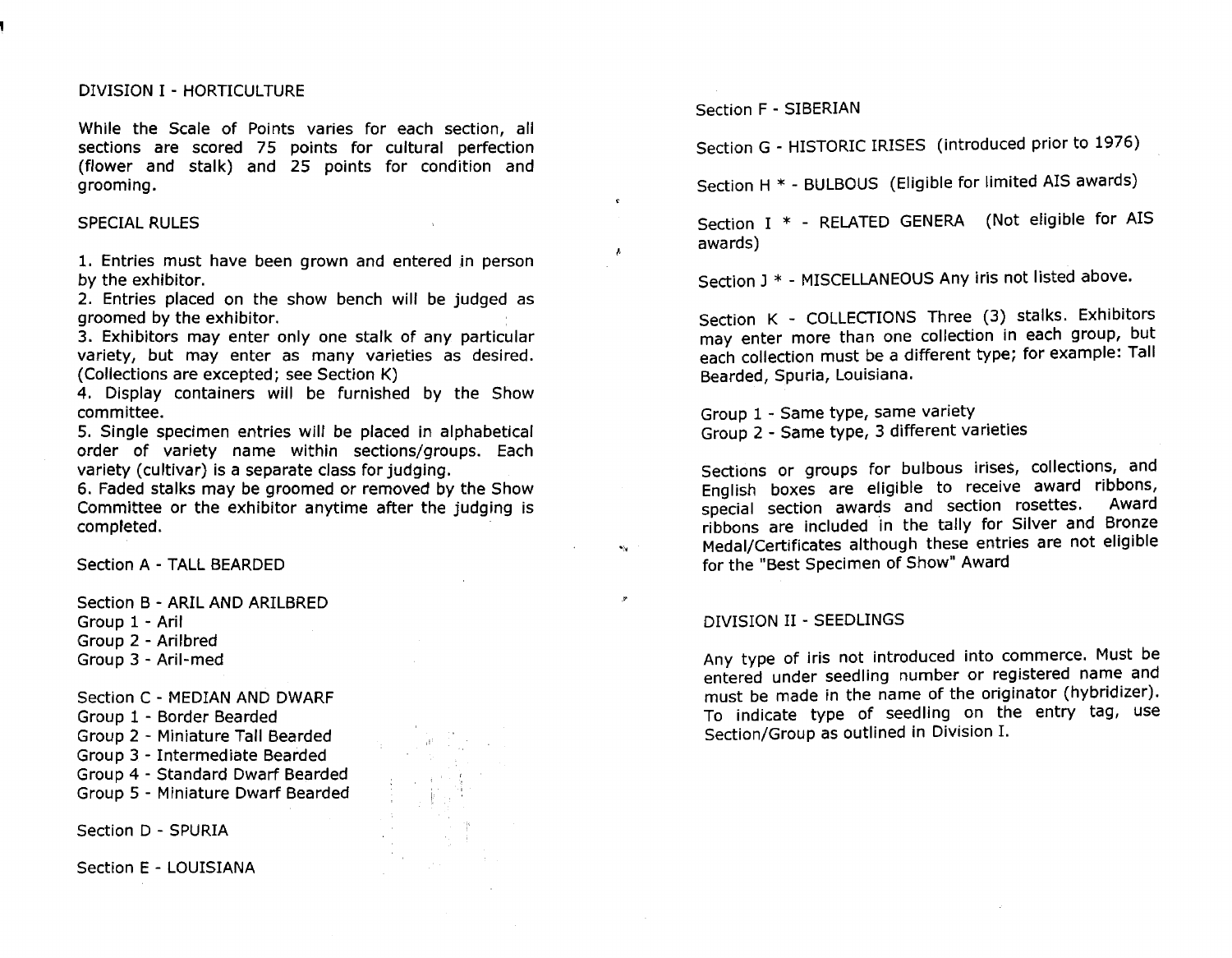## DIVISION III - ARTISTIC DESIGN

## SPECIAL RULES

1. Arrangements must be the work of the exhibitor, but the plant material need not have been grown by the exhibitor.

2. Exhibitors are limited to one entry in each class.

3. Iris must be used in all arrangements and must be the predominating feature. Iris of any type may be used, unless specified. Though not required, iris used may be identified on a separate card.

4. Dried or treated natural plant material is acceptable, but fresh material must predominate. No painted fresh material or artificial plant material is permitted.

5. No background boards may be used except in Section

A. Backboards will be furnished by the Show Committee.

6. Interpretive accessories may be used, but must be subordinate. Use is required only if specified.

7. Containers should be marked on the underside with owner's name and address.

8. Exhibitors are responsible for maintaining arrangements in fresh, groomed condition after judging is completed and for removing exhibits promptly at the close of the show.

9. The use of any part $(s)$  of plants on the state conservation list, plants that are illegal in the State of Arizona, and plants that are poisonous is strictly prohibited. When in doubt, leave it out.

\*\*\*The show committee will endeavor to protect all exhibits but cannot be responsible for the loss or damage to the exhibitor's property. \*\*\*

THEME: IRIS - GODDESS OF THE RAINBOW

Just as one looks forward to a bloom season, we look forward to our iris show each spring. This year our artistic division features an array of irises interpreting "IRIS - Goddess of the Rainbow".

- Section A Backboards (32" high, 24" wide with two 12" wings) will be furnished.
	- Class  $1 -$  Over the Rainbow A tall arrangement, not to exceed 30" in height. The backboard may be draped.
- Section B Sun Country Iris Society members only. For novices (no first place ribbons won in previous shows).
	- Class  $1 -$ A Morning Rainbow - Arrangement using a single iris stalk as the predominant feature and fresh foliage. Interpretive accessories may be used.

Section C - Open to all.

r t

| Class 1 – | Pot of Gold                |
|-----------|----------------------------|
|           | Mass design with iris and  |
|           | other spring blooms.       |
| Class 2 - | Stormy Weather             |
|           | Use of dark iris required. |
| Class 3 - | Silver Lining              |
|           | Creative use of mirror(s)  |
|           | and/or visible water.      |
| Class 4 - | Colors of the Rainbow      |
|           | Free Interpretation        |
|           |                            |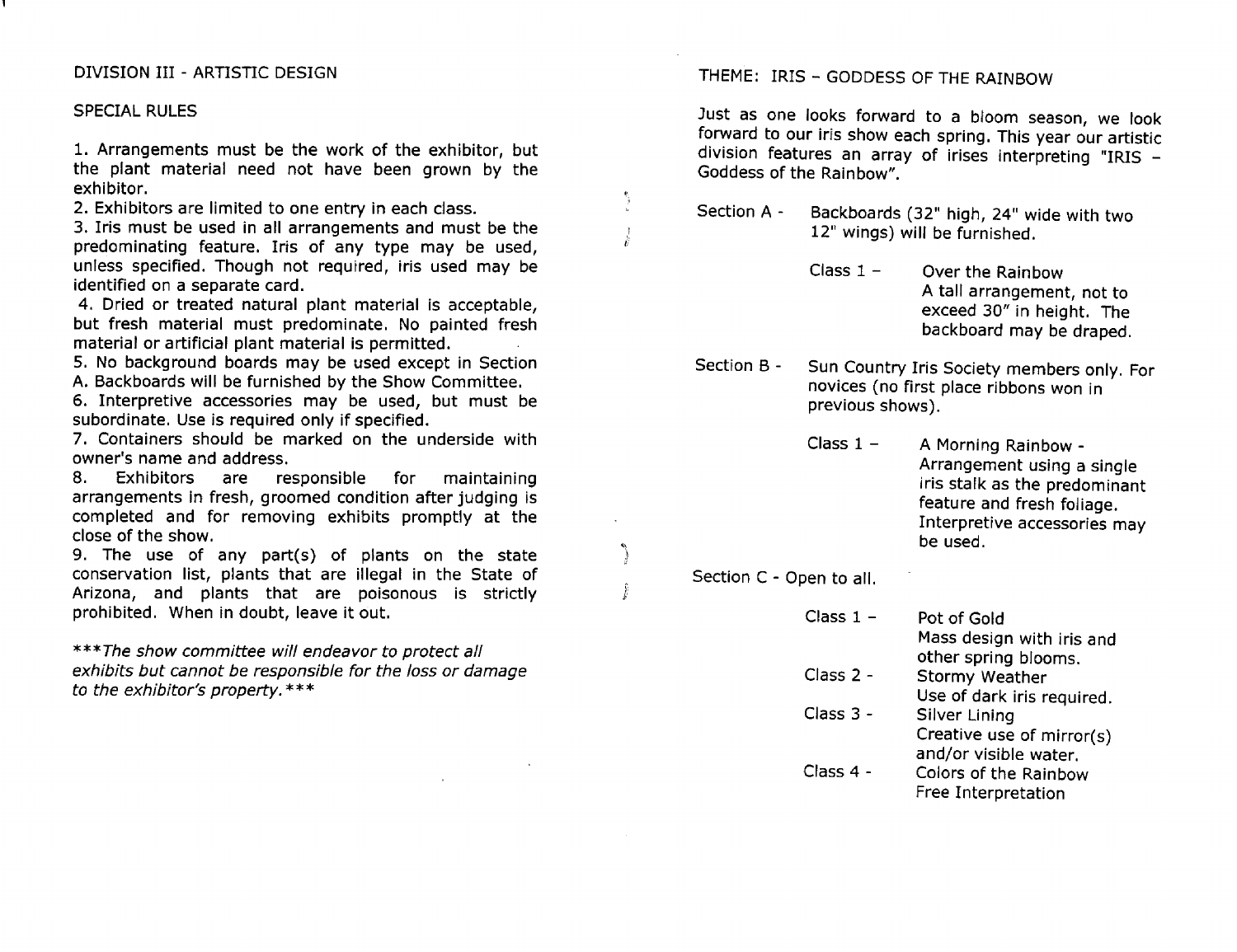## DIVISION IV - YOUTH ENTRIES

ALL GENERAL AND SPECIAL RULES APPLY. Youth is defined as 18 years of age or younger.

#### Section A - HORTICULTURE

| Class 1 - | <b>TALL BEARDED</b> |
|-----------|---------------------|
| Class 2 - | ANY OTHER IRIS      |

# Section B - ARTISTIC DESIGN

| - Class 1 – | <b>Burst of Colors</b>            |
|-------------|-----------------------------------|
|             | Irises and other spring blooms in |
|             | container of choice.              |

Class 2 stalk. An Awesome Blossom Arrangement using a single iris

# DIVISION V - EDUCATION

All exhibits must be related to irises, iris culture or hybridizing. Horticultural materials, if used, need not have been grown by the exhibitor.

The AIS Bronze Medal Certificate may be awarded to the exhibitor of an educational exhibit found to be of outstanding merit by the judges of the show.

DIVISION VI - COMMERCIAL DISPLAYS

Commercial displays are welcome. Sun Country Iris Society Show Committee will determine if an exhibitor is to be given commercial status. Displays are not judged, however, commercial displays will be recognized by an AIS Bronze Medal Certificate.

### AWARDS

## AMERICAN IRIS SOCIETY EXHIBITION AWARDS

AIS RIBBONS for first, second, third place, and honorable mention will be awarded in each cultivar/class as merited.

AIS ROSETIES will be awarded for:

Horticulture Division:

Best Specimen in each Section Best Specimen of Show Sweepstakes (most blue ribbons)

Seedling Division: Best Seedling of Show

Artistic Division: Best DeSign of Show **Sweepstakes** 

Youth Division: Best Specimen Horticultural Sweepstakes Best Design Artistic Sweepstakes

The AIS SILVER MEDAL and certificate will be awarded to the winner of the most first place ribbons in the Horticulture Division.

The AIS BRONZE MEDAL and certificate will be awarded to the winner of the second most first place ribbons in the Horticulture Division.

AIS SECTION CERTIFICATES will be awarded to the winner of the most first place ribbons in each Horticulture Section, provided there are at least three exhibitors and competition in at least five varieties (cultivars).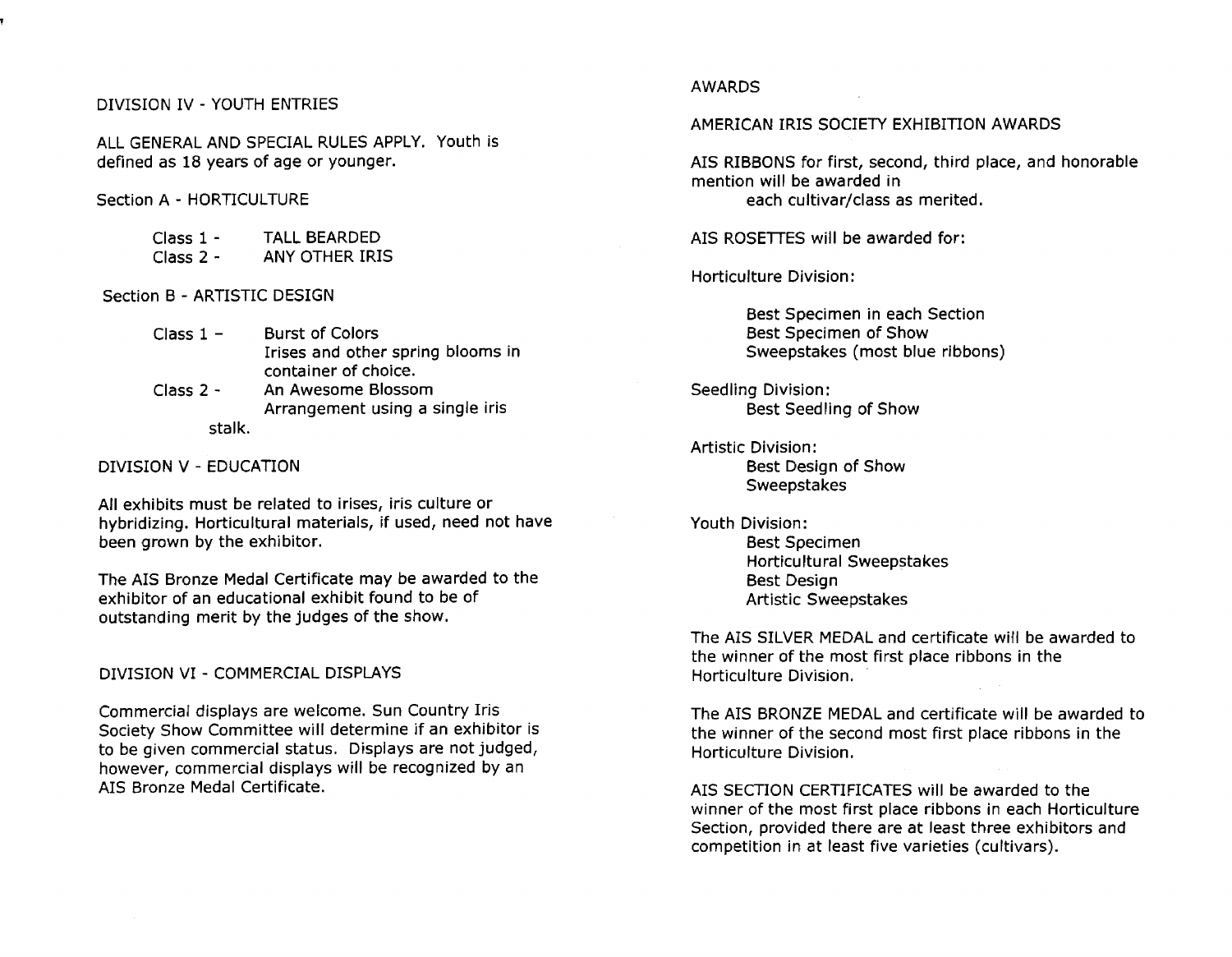AIS EXHIBITION CERTIFICATE is automatically awarded by the panel of judges for the Best Seedling of Show. An EC will also be awarded to any seedling receiving 5 or more votes from accredited AIS judges attending the show.

In the event of a tie for Sweepstakes for either Medal or Section Certificates; second place, then third place, then honorable mention ribbons will be counted. Rosettes are not considered in the case of a tie.

# SUN COUNTRY IRIS SOCIETY AWARDS

Sun Country Iris Society will present AWARDS to exhibitors for:

Horticulture Division:

Best Tall Bearded Best Aril/Arilbred Best Median/Dwarf Best Spuria - In Memory of Betty Wickenkamp Best Louisiana Best Siberian Best Bulbous Best Miscellaneous Best Collection Best Specimen of Show<br>Sweepstakes Sweepstakes Runner-up

Specialty Awards: Best Black Tall Bearded -In Memory of Gloria Beatty Best Plicata - Joyce Poling Award Best Space Age - Avery Poling Award Best Bicolor - Kary Iris Garden Award Best White - Patrick Orr Award Best Single Bloom - Hall Bradshaw Award

Seedling Division: Best Seedling of Show Artistic Division:

Best Design of Show **Sweepstakes** 

Youth Division:

Best Specimen Horticultural Sweepstakes Best Design Artistic Sweepstakes

#### PREMIUM AWARDS

Many of the above winners will also receive a PREMIUM AWARD of a new or recently introduced rhizome or gift certificate. Those people and organizations contributing awards will be recognized at the May  $2^{nd}$ , 2006 awards presentation of Sun Country Iris Society. SCIS members who win plaques will have the option of holding the plaque until the next annual spring iris show. SCIS will hold the plaques of winners who are not members of SCIS.

# PREMIUM CONTRIBUTORS

Sun Country Iris Society sincerely appreciates the generosity of the hybridizers, commercial iris gardens, and other businesses that contributed our show awards. We hope you will remember them for your gardening needs and when purchasing your new iris rhizomes this year. Those people and organizations contributing awards will be recognized at the Awards Presentation at Sun Country Iris SOCiety on May 2, 2006.